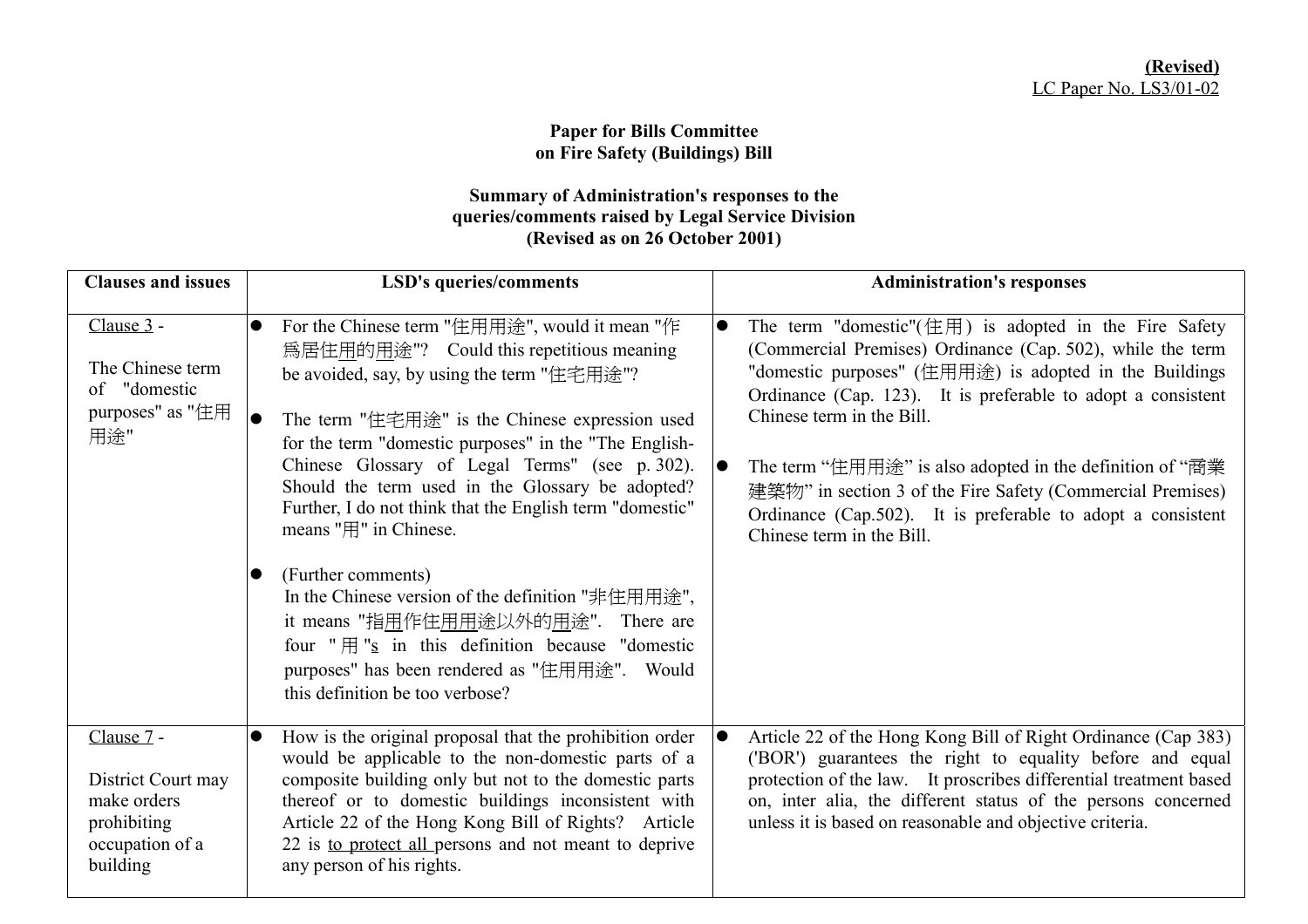| <b>Clauses and issues</b> | <b>LSD's queries/comments</b>                                                                                                                                                                                                                                                                                                                                            | <b>Administration's responses</b>                                                                                                                                                                                                                                                                                                                                                                                                                                                                                                                                                                                                                                                                                                                                                                                      |
|---------------------------|--------------------------------------------------------------------------------------------------------------------------------------------------------------------------------------------------------------------------------------------------------------------------------------------------------------------------------------------------------------------------|------------------------------------------------------------------------------------------------------------------------------------------------------------------------------------------------------------------------------------------------------------------------------------------------------------------------------------------------------------------------------------------------------------------------------------------------------------------------------------------------------------------------------------------------------------------------------------------------------------------------------------------------------------------------------------------------------------------------------------------------------------------------------------------------------------------------|
|                           |                                                                                                                                                                                                                                                                                                                                                                          |                                                                                                                                                                                                                                                                                                                                                                                                                                                                                                                                                                                                                                                                                                                                                                                                                        |
|                           | In the case of a composite building, if the owners of<br>the domestic parts of that building have complied with<br>the requirements in Schedule 2 but the owners of the<br>non-domestic parts have not complied with the<br>requirements in Schedule 1, will a prohibition order be<br>applicable to the relevant building as a whole or just<br>the non-domestic parts? | The policy intention of a prohibition order provision is to<br>protect owners/occupiers of both the domestic and non-domestic<br>parts by prohibiting occupation of premises which might present<br>substantial fire risks and hence to protect public safety. If the<br>prohibition order provision were to apply to non-domestic parts<br>of composite buildings only, but not domestic parts of<br>composite buildings nor pure domestic buildings, the statutory<br>protection will only be offered to certain owners/occupiers of<br>certain buildings but not others.                                                                                                                                                                                                                                            |
|                           |                                                                                                                                                                                                                                                                                                                                                                          | Under clause $7(6)(e)$ of the Bill, the District Court will only<br>exercise its discretion to make a prohibition order if it is<br>satisfied that there could be substantial fire risks if the relevant<br>building or part of a building is occupied. If due to a failure to<br>comply with fire safety directions or fire safety compliance<br>orders regarding a composite buildings, and as a result, the<br>Court is satisfied that there could be substantial fire risks if the<br>premises were continued to be occupied, there is no reasonable<br>and objective justification to support a provision which<br>authorises the Court to issue a prohibition order in respect of the<br>non-domestic part only of a building, while it is unable to do the<br>same with the domestic part of the same building. |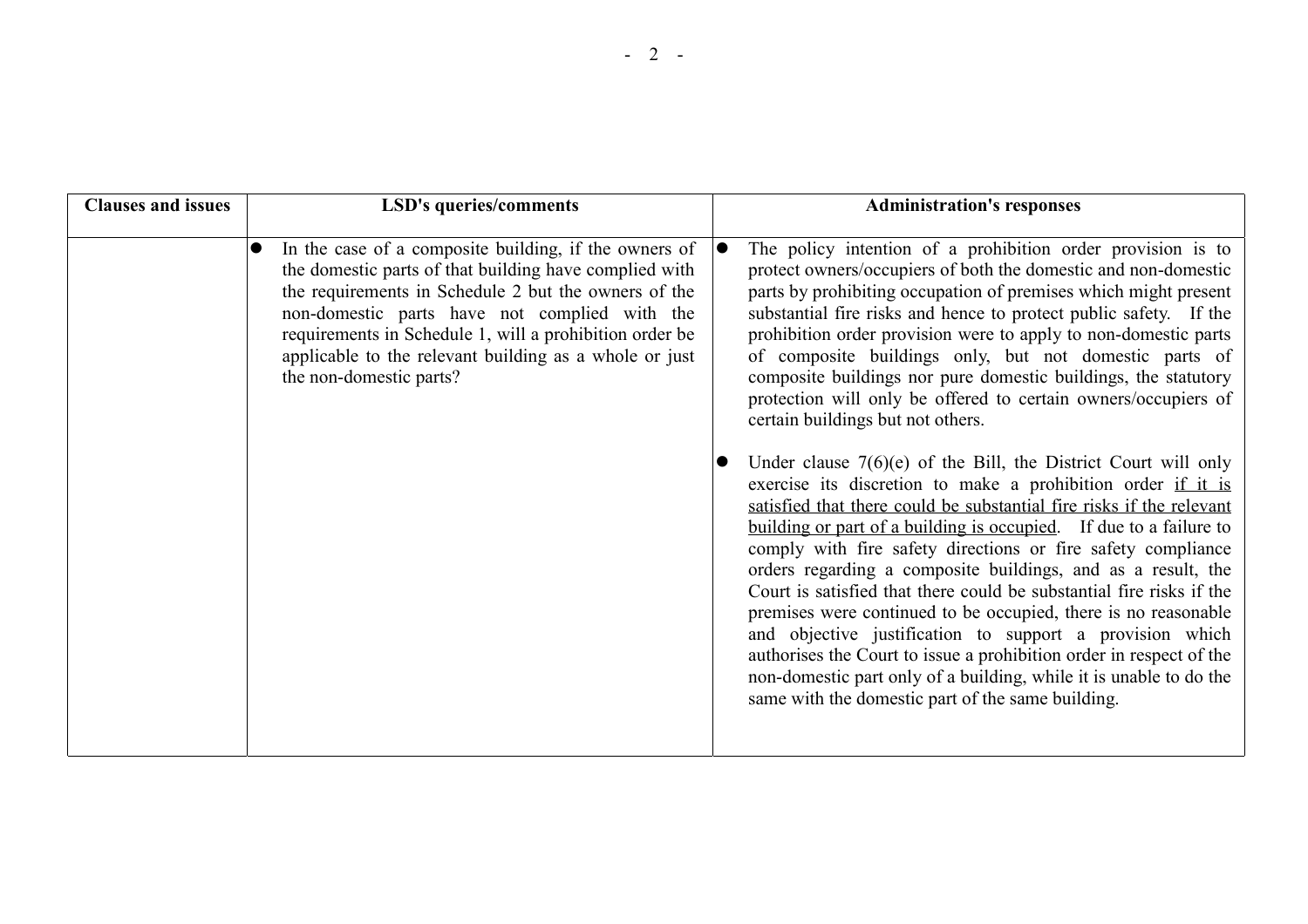| <b>Clauses and issues</b> | <b>LSD's queries/comments</b>                                                                                                                                                                                                                                                                                                                                                                                                                                                                                                                                                                                                                                                                                                                               | <b>Administration's responses</b>                                                                                                                                                                                                                                                                                                                                                                                                                                                                                                                                                                                                                                                                                                                                                                                                                                                                                                                                                                                                                                                                                                                                                                                                                                                                                                                                                                                                                                                                                                                                                                                                           |
|---------------------------|-------------------------------------------------------------------------------------------------------------------------------------------------------------------------------------------------------------------------------------------------------------------------------------------------------------------------------------------------------------------------------------------------------------------------------------------------------------------------------------------------------------------------------------------------------------------------------------------------------------------------------------------------------------------------------------------------------------------------------------------------------------|---------------------------------------------------------------------------------------------------------------------------------------------------------------------------------------------------------------------------------------------------------------------------------------------------------------------------------------------------------------------------------------------------------------------------------------------------------------------------------------------------------------------------------------------------------------------------------------------------------------------------------------------------------------------------------------------------------------------------------------------------------------------------------------------------------------------------------------------------------------------------------------------------------------------------------------------------------------------------------------------------------------------------------------------------------------------------------------------------------------------------------------------------------------------------------------------------------------------------------------------------------------------------------------------------------------------------------------------------------------------------------------------------------------------------------------------------------------------------------------------------------------------------------------------------------------------------------------------------------------------------------------------|
|                           | If the prohibition order is applicable to the whole<br>building, the owners of the domestic parts of that<br>building will then be arbitrarily deprived of their<br>property rights. Would this be held to be inconsistent<br>with Articles 6 and 29 of the Basic Law which state<br>that the HKSAR shall protect the right of private<br>ownership of property and that the homes and other<br>premises of Hong Kong residents shall be inviolable.<br>Article 105 of the Basic Law provides that,"(T)he<br>HKSAR shall, in accordance with law, protect the<br>rights of individuals and legal persons to the<br>acquisition, use, disposal and inheritance of property<br>and their right to compensation for lawful deprivation<br>of their property.". | The court's power to issue prohibition orders is consistent with<br>10<br>the provision of the Basic Law in relation to protection of<br>residents' homes and other premises, Article 29. Under Clause<br>$5(2)$ of the Bill, a separate fire safety direction will be served on<br>each owner in respect of the part he exclusively occupies or on<br>each co-owner in respect of the part he does not exclusively<br>It is possible for the court to issue a prohibition order<br>occupy.<br>in respect of a certain part of a building only or to issue<br>prohibition orders in respect of the whole building if<br>circumstances so warrant. There would be no arbitrary<br>interference of a residents' home/premises in violation of Article<br>29 of the Basic Law. The power will only be exercised in<br>circumstances where the issue of a prohibition order is rational<br>and proportionate to protect a legitimate purpose, viz. public<br>safety.<br>The issue of prohibition orders is also consistent with Articles 6<br>and 105 of the Basic Law in relation to protection of property<br>rights, in that it is in accordance with law, accessible,<br>sufficiently certain and not arbitrary, and justified subject to the<br>"fair balance" test established in human rights jurisprudence.<br>The Bill has struck a fair balance between the demands of the<br>general interest of the community and the requirements of the<br>protection of the individual's fundamental rights. The means<br>employed are proportional to the aim sought to be realised, as<br>reflected in clauses 2, $5(8)$ , $7(6)$ , 13 and 14. |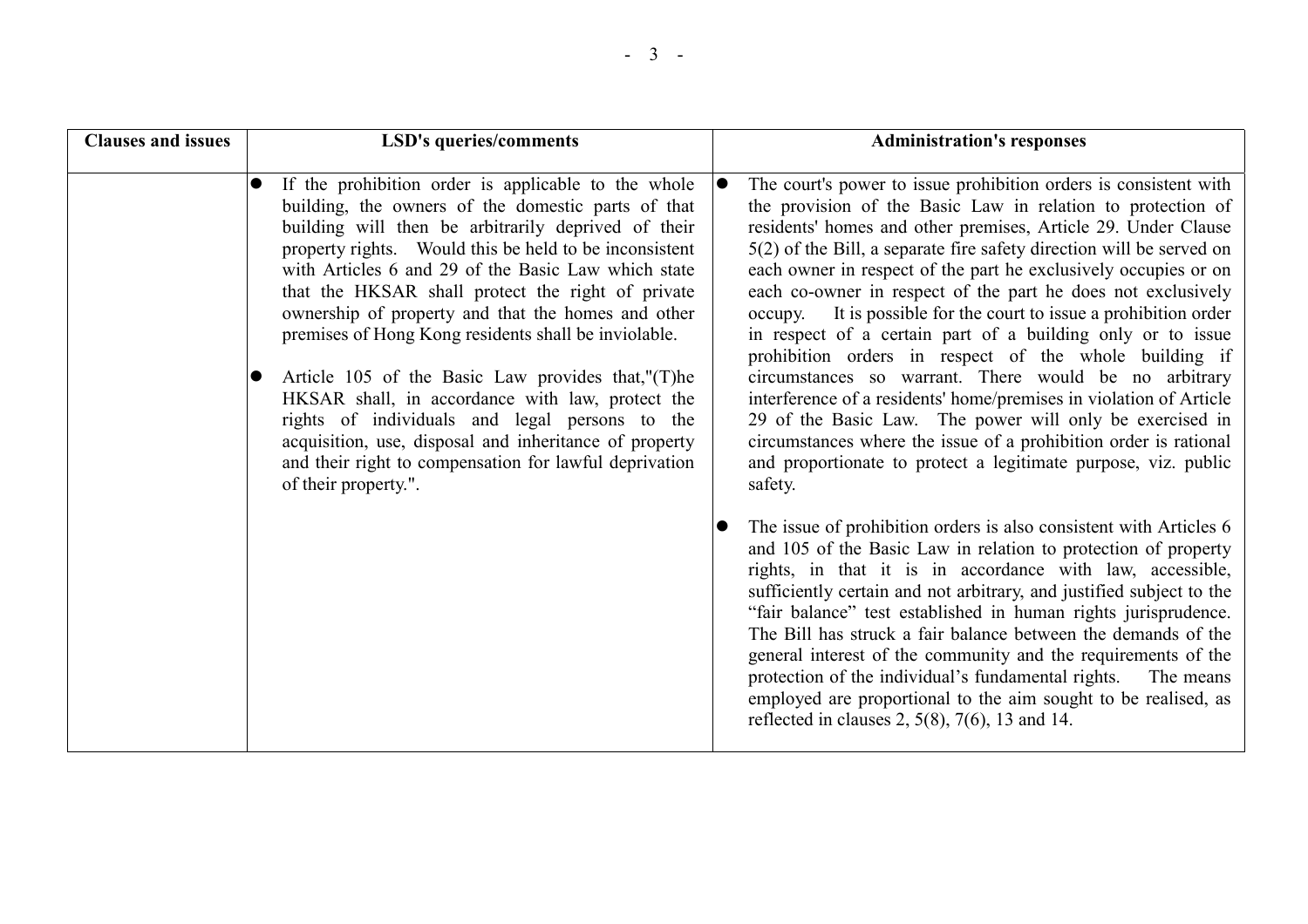| <b>Clauses and issues</b> | <b>LSD's queries/comments</b>                                                                                                                                                                                                                                                                                                                                                             |           | <b>Administration's responses</b>                                                                                                                                                                                                                                                                                                                                                                                                                                                                                                                                                                                                      |
|---------------------------|-------------------------------------------------------------------------------------------------------------------------------------------------------------------------------------------------------------------------------------------------------------------------------------------------------------------------------------------------------------------------------------------|-----------|----------------------------------------------------------------------------------------------------------------------------------------------------------------------------------------------------------------------------------------------------------------------------------------------------------------------------------------------------------------------------------------------------------------------------------------------------------------------------------------------------------------------------------------------------------------------------------------------------------------------------------------|
|                           | If a prohibition order is made against domestic premises,<br>$\bullet$<br>occupants might become homeless.<br>Will there be<br>compensation or other accommodation for them?<br>Should the court be empowered to consider this question<br>of "the availability of other accommodation" apart from<br>the five considerations under clause $7(6)$ before granting a<br>prohibition order? |           | In general, temporary dispossession is not regarded as<br>deprivation. In view that the prohibition order is revocable<br>and that financial assistance would be made available under a<br>revised loan scheme, it is unlikely that the prohibition order<br>would amount to deprivation of property and result in<br>payment of compensation under Article 105 of the Basic<br>Law.                                                                                                                                                                                                                                                   |
|                           |                                                                                                                                                                                                                                                                                                                                                                                           |           | Before granting the Order under clause $7(6)$ , the court is<br>bound to consider the property rights of the owners. In this<br>connection, the proportionality requirement has already been<br>adequately addressed in clause $7(6)(d)$ , under which the court<br>is required to be satisfied that it is reasonable and necessary<br>in the circumstances to make the order.                                                                                                                                                                                                                                                         |
|                           |                                                                                                                                                                                                                                                                                                                                                                                           |           | Occupants rendered homeless by Government's statutory<br>actions will be offered alternative housing accommodation by<br>the Housing Department.                                                                                                                                                                                                                                                                                                                                                                                                                                                                                       |
|                           | If it is the policy intent that the Court "should take into<br>$\bullet$<br>account the property rights of the owners" and that<br>"occupants rendered homeless by Government's statutory<br>actions will be offered alternative housing accommodation<br>by the Housing Department", would it be better to express<br>the policy intent in clearer terms?                                | $\bullet$ | The provision of alternative housing is a remedy to alleviate<br>the hardship caused by a prohibition order. The availability<br>of such a remedy is relevant in assessing whether the means<br>employed is proportional to the aim sought to be realised. In<br>determining under clause $7(6)(d)$ whether it is satisfied that it<br>is reasonable and necessary in the circumstances to make the<br>order, the court would take into account the availability of<br>alternative housing in view of the property right guarantee<br>under Articles 6 and 105 of the Basic Law. We consider that<br>the current drafting is in order. |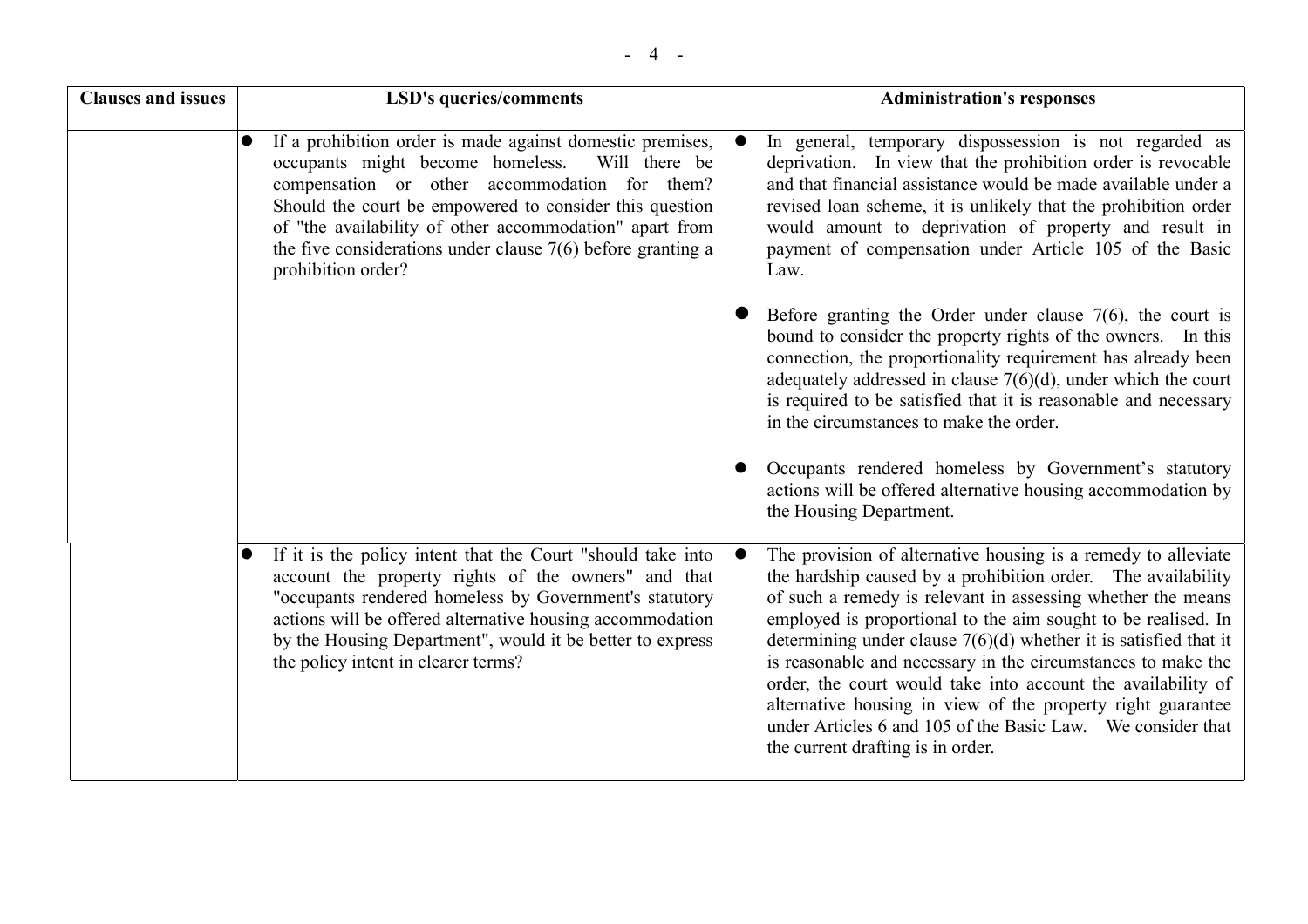| <b>Clauses and issues</b> | LSD's queries/comments                                                                                                                                                                                                                                                                                                                                                                                                                                                                                                                                                                                                                                                                                                                                                                                                                                                                                                                                                                                                                                                                                                                | <b>Administration's responses</b>                                                                                                                                                                                                                                                                                                                                                                                                                                                                                                                                                                                                                                                                                                                                                                                                                                                                                                                         |
|---------------------------|---------------------------------------------------------------------------------------------------------------------------------------------------------------------------------------------------------------------------------------------------------------------------------------------------------------------------------------------------------------------------------------------------------------------------------------------------------------------------------------------------------------------------------------------------------------------------------------------------------------------------------------------------------------------------------------------------------------------------------------------------------------------------------------------------------------------------------------------------------------------------------------------------------------------------------------------------------------------------------------------------------------------------------------------------------------------------------------------------------------------------------------|-----------------------------------------------------------------------------------------------------------------------------------------------------------------------------------------------------------------------------------------------------------------------------------------------------------------------------------------------------------------------------------------------------------------------------------------------------------------------------------------------------------------------------------------------------------------------------------------------------------------------------------------------------------------------------------------------------------------------------------------------------------------------------------------------------------------------------------------------------------------------------------------------------------------------------------------------------------|
|                           | When introducing the Fire Safety (Commercial Premises)<br>(Amendment) Bill 1998, Clause 7A reads as " the<br>District Court may make an order prohibiting the<br>occupation of the specified commercial building ".<br>During the discussion at the Bills Committee, Members<br>pointed out that "as a matter of fairness, prohibition orders<br>should apply only to owners or occupiers of a specified<br>commercial building who failed to comply with the<br>requirements. A prohibition order should not affect those<br>who abided by the requirements." (See paragraph 4 of the<br>Minutes of the meeting held on 2 March 1998 (PLC Paper<br>No. $CB(2)1419.$<br>The Administration accepted the Members' comments and<br>when it introduced a CSA, it explained in a letter from the<br>Administration to Assistant Legal Adviser to the Bill dated<br>13 March 1998 that "Should the circumstances warrant the<br>application of a prohibition order to the whole of a<br>building, the authorities will make several applications to<br>the District Court for the different units and parts of the<br>building concerned." | The enforcement authorities, the Fire Services Department<br>lo<br>and the Buildings Department, will implement the Fire<br>Safety (Buildings) Bill when enacted by the Legislative<br>Council in the same fair way they implement the current Fire<br>Safety (Commercial Premises) Ordinance. Specifically, the<br>application for and the making of a prohibition order will be<br>on the basis of a unit or part of a building where there are<br>more than one owner or occupier in the building. A<br>prohibition order will be considered only when a building<br>owner or occupier fails to comply with a fire safety direction<br>or a fire safety compliance order. Clause 7 of the Bill<br>enables this policy approach. The reference to "the relevant<br>building" covers a situation where the whole building is<br>owned by one person and is subject to one fire safety<br>direction or fire safety compliance order (cf. clause $5(1)$ ). |
|                           | The section now reads as "the District Court may make an<br>order prohibiting the occupation of the unit or part".<br>Why is there a different treatment in this Bill?                                                                                                                                                                                                                                                                                                                                                                                                                                                                                                                                                                                                                                                                                                                                                                                                                                                                                                                                                                |                                                                                                                                                                                                                                                                                                                                                                                                                                                                                                                                                                                                                                                                                                                                                                                                                                                                                                                                                           |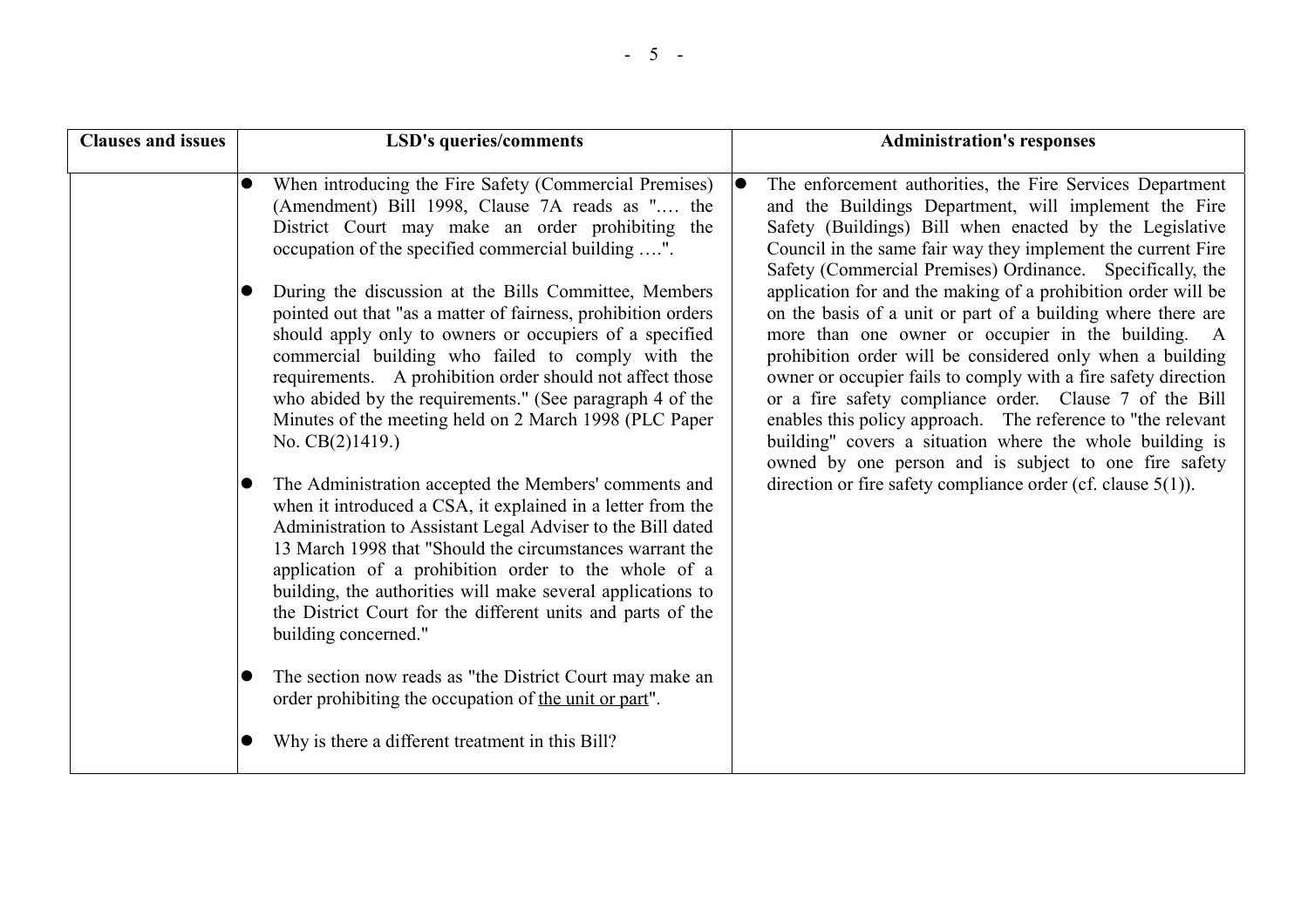| <b>Clauses and issues</b>                                                                                          | <b>LSD's queries/comments</b>                                                                                                                                                                                                                                                          | <b>Administration's responses</b>                                                                                                                                                                                                                                                                                                                                                                                                                                                                                                                                                                                       |
|--------------------------------------------------------------------------------------------------------------------|----------------------------------------------------------------------------------------------------------------------------------------------------------------------------------------------------------------------------------------------------------------------------------------|-------------------------------------------------------------------------------------------------------------------------------------------------------------------------------------------------------------------------------------------------------------------------------------------------------------------------------------------------------------------------------------------------------------------------------------------------------------------------------------------------------------------------------------------------------------------------------------------------------------------------|
| Clause $8(1)(a)(iii)$ -<br>Would the phrase<br>"at any time and for<br>any reason" be<br>regarded as<br>arbitrary? | The relevant enforcement authority may cancel a<br>$\bullet$<br>permission granted under subparagraph (ii) at any time<br>and for any reason. Would this be regarded as arbitrary<br>and should advance notice and with reasons therefor be<br>given before a permission is cancelled? | This provision is identical to $s.8A(1)(a)(iii)$ of the Fire Safety<br>(Commercial Premises) Ordinance (Cap 502). It allows the<br>enforcement authority to immediately revoke or cancel the<br>permission granted under circumstances as the existence of<br>undue or substantial fire risk, unreasonable delay in<br>implementing measures necessary for the discharge or<br>revocation of the prohibition order, misuses of the<br>permission, etc. As a matter of good practice, the<br>enforcement authority would cancel the permission in<br>writing and give reasons.                                           |
|                                                                                                                    | Since "as a matter of good practice, the enforcement<br>$\bullet$<br>authority would cancel the permission in writing and give<br>reasons", would the Administration consider amending the<br>wordings to, say, "by notice in writing with reasons<br>therefor"?                       | The authority requires the power to take prompt action to<br>stop persons previously given permission from entering the<br>building concerned in case of contingency that may result in<br>danger in life. The current drafting has provided flexibility<br>to the enforcement authority while giving sufficient<br>safeguard against any abuse of power.                                                                                                                                                                                                                                                               |
|                                                                                                                    | Based on the principle of fairness, should reasons be given<br>for the Administration's decisions? Further, would "for<br>public safety" itself is a reason?                                                                                                                           | As a matter of good practice, the enforcement authorities<br>will give reasons for the cancellation of the permission.<br>Such reasons would naturally be based on public safety<br>grounds which are the underlying cause for the issue of the<br>prohibition order in the first place. The question of<br>arbitrary power does not seem to arise on the matter given<br>that the sole purpose of granting permission to enter the<br>premises is for implementing measures necessary for the<br>discharge of the prohibition order, i.e. to achieve the<br>objective of the Bill to improve fire safety of buildings. |